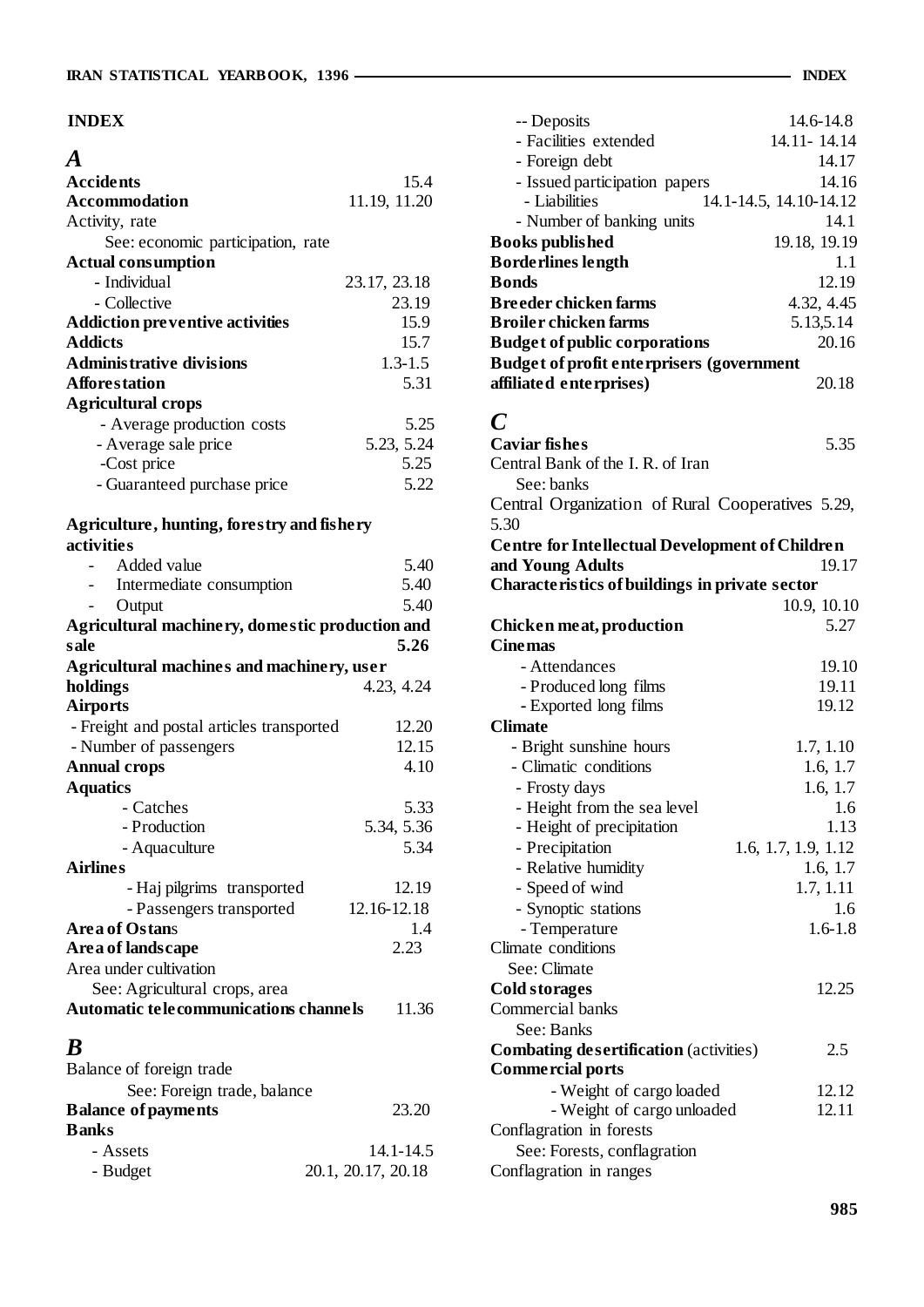| See: Ranges, conflagration           |               |
|--------------------------------------|---------------|
| Construction (activities)            |               |
| See: Construction activities         |               |
| <b>Construction permits</b>          | $10.1 - 10.8$ |
| <b>Construction of housing units</b> | 10.14         |
| <b>Contagious diseases</b>           | 16.14, 16.15  |
| <b>Cooperative unions</b>            | 11.14, 11.17  |
| Cooperatives                         |               |
| - Agriculture                        | 5.28-5.30     |
| - Credit                             | 14.26         |
| -- Hand-woven carpet                 | 8.26          |
| - Housing                            | 10.22         |
| - Manufacturing                      | 8.25          |
| - Mines                              | 6.9           |
| - Rural                              | 11.15-11.18   |
| - Services                           | 11.13         |
| - Supplying consumer's requirements  | 11.12         |
| - Supplying producer's requirements  | 11.11         |
| - Transportation                     | 12.21         |
| Council of Dispute Settlement        |               |
| See: Courts                          |               |
| <b>Courts</b>                        |               |
| - Cases settled                      | 15.2, 15.3    |
| - Number of branches                 | 15.1          |
| Crimes, arrestees                    | 15.6          |
| Crude oil                            |               |
| - Capacity of refineries             | 7.2           |
| - Direct exports                     | 7.3           |
| - Exports (OPEC member countries)    | 24.9          |
| - Exports (world regions)            | 24.7          |
| - Production (OPEC member countries) | 24.8          |
| - Production (world regions)         | 24.6          |
| - Production capacity                | 7.1           |
| - Reserves (world regions)           | 24.5          |
|                                      |               |

# *D*

| Desert phenomena |  |                                           | 2.2  |
|------------------|--|-------------------------------------------|------|
|                  |  | Diagnostic nuclear treatment institutions | 18.9 |

| Dilapidated residential buildings, average price |             |
|--------------------------------------------------|-------------|
|                                                  | 10.16-10.17 |

| Disabled persons          |            |
|---------------------------|------------|
| - Age and sex             | 16.6, 16.7 |
| - Number of disabilities  | 16.6       |
| - Ostans                  | 16.8       |
| - Type of disability      | 16.7, 16.8 |
| <b>Dune stabilization</b> | 2.5        |
|                           |            |

# *E*

| <b>Economic activities</b>          |             |
|-------------------------------------|-------------|
| - Value added                       | 23.1-23.4   |
| <b>Economic participation, rate</b> | $4.2 - 4.4$ |

## **Educational facilities**

| - Educational courses                             | 17.9-17.12                   |
|---------------------------------------------------|------------------------------|
| - Evening courses                                 | 17.15, 17.16                 |
| - Special education course                        | 17.8                         |
|                                                   |                              |
| Egg, production                                   | 5.27                         |
| Electricity                                       |                              |
| - Capacity (nominal and actual)                   | $9.8 - 9.10$                 |
| - Distribution network                            | 9.22                         |
| - Domestic sales                                  | 9.19                         |
| - Exchange of electricity                         | 9.21                         |
| - Electric power transmission lines               | 9.16                         |
| - Generators                                      | $9.8 - 9.10$                 |
| -- Number of customers                            | 9.18                         |
| - Production                                      | 9.8, 9.9-9.14                |
| - Power transmissions stations                    | 9.17                         |
| <b>Emam Khomeini Relief Committee</b>             |                              |
| - Aid recipients                                  | 16.9, 16.10                  |
| -Number of units                                  | 16.8                         |
| - Payments                                        | 16.8, 16.9                   |
| - Services                                        | 16.9,16.10                   |
| <b>Employed population</b>                        |                              |
| - Literacy status                                 | 4.8                          |
| - Major industry groups                           | 4.5                          |
| - Major occupation groups                         | 4.6                          |
| - Sex                                             | 4.1, 4.2, 4.4, 4.9           |
| - Status in employment                            | 4.7                          |
| - Urban and rural areas                           | 4.1, 4.2                     |
| Enriched gas, production                          | 7.10                         |
| <b>Exchanged and returned documents</b>           | 14.15                        |
| <b>Exports</b>                                    |                              |
| See: Foreign trade, exports,                      |                              |
| <b>Exchange rate</b>                              | 14.18                        |
|                                                   |                              |
| $\bm{F}$                                          |                              |
| <b>Fertilizers (distribution)</b>                 | 2.7                          |
| <b>Final consumption expenditures</b>             | 23.6-23.9                    |
| <b>Final expenditure components</b>               | 23.6,23.7                    |
| <b>Fisheries (employed)</b>                       | 5.38, 5.39                   |
| <b>Fishermen</b>                                  | 4.56                         |
| Fish fries                                        |                              |
| See: Aquatics                                     |                              |
| Foreign countries and diplomatic missions in I.R. |                              |
| <b>Iran</b>                                       | 25.12                        |
| <b>Foreign currency</b>                           | 14.18                        |
| Foreign diplomatic missions in Iran               |                              |
| 25.12                                             |                              |
| <b>Foreign tourists</b>                           | 19.23                        |
| <b>Foreign trade</b>                              |                              |
| - Balance                                         | 11.1                         |
| - Customs tariffs                                 | 11.3, 11.4, 11.6, 11.7, 11.9 |
|                                                   |                              |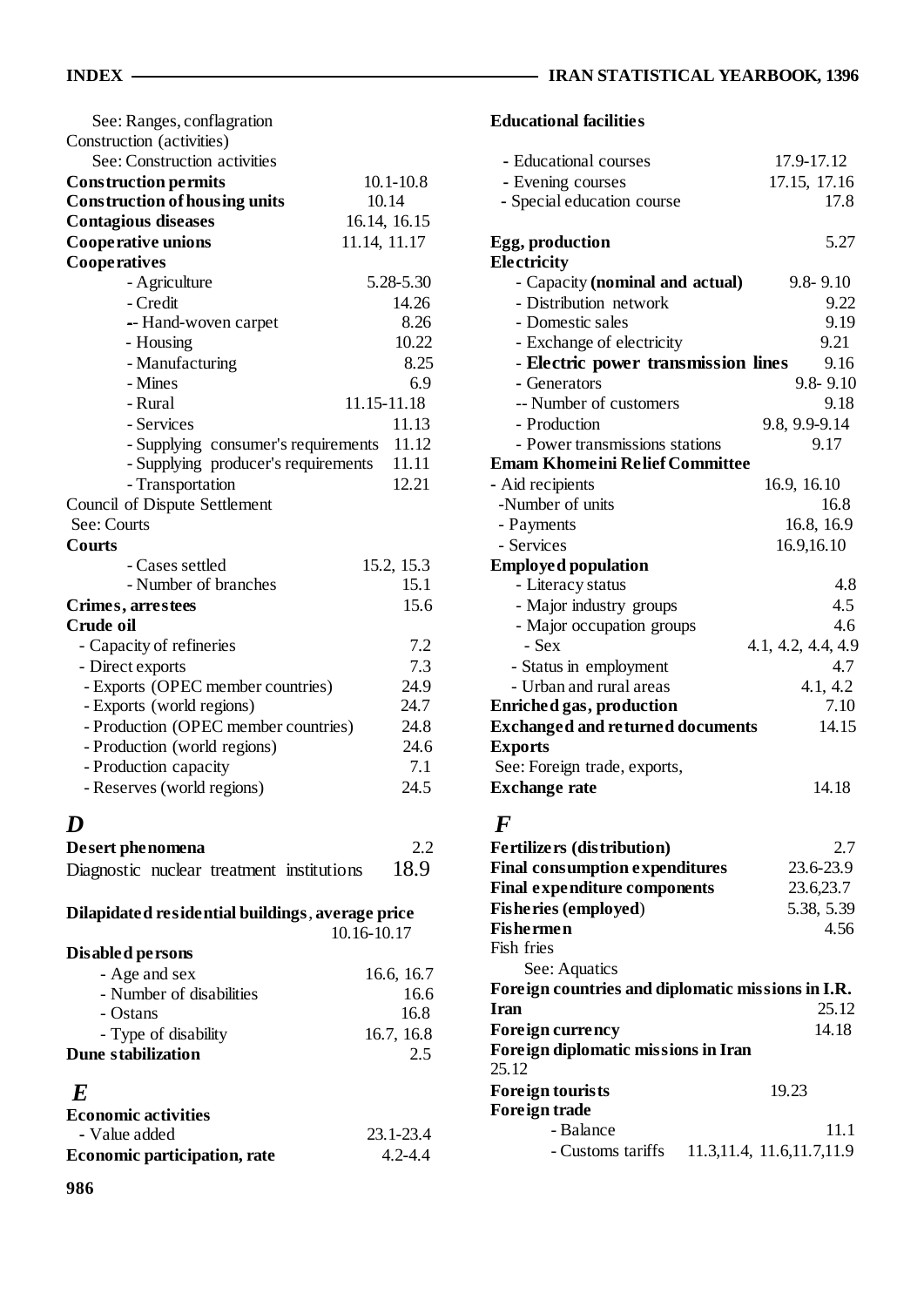| - Exports            | 11.6-11.9, 23.12       |
|----------------------|------------------------|
| - Imports            | 11.3-11.5, 11.9, 23.12 |
| - Value of exchanges | 11.2                   |
| Forests              |                        |
| - Area               | 2.1, 2.2, 2.3, 2.23    |
| - Conflagration      | 2.3                    |
|                      |                        |

## *G*

| <b>Gas supply</b>                                 | 7.13, 7.14      |
|---------------------------------------------------|-----------------|
| Government agencies appropriations                | 20.6            |
| <b>Government budget</b>                          |                 |
| - Acquisition of non-financial assets             |                 |
| (development)                                     | 20.9-20.15      |
| - Expense (current)                               | 20.7            |
| - Government revenue and expenditure              | 20.2            |
| - Payments                                        | 20.7            |
| - Summary of non-financial assets                 | 20.3            |
| - Summary of revenues and expenditures            | 20.2            |
| - Summary of transaction of financial assets 20.4 |                 |
| - Revenues and disposal of assets                 | 20.5            |
| Government employees                              |                 |
| - Educational degree                              | 4.11, 4.12      |
| - Employees under civil service code and other    |                 |
| employment laws                                   | 4.9, 4.11, 4.13 |
| - Employees under labour law                      | 4.9, 4.12, 4.13 |
| - Ostan of service                                | 14.13           |
| - Sex                                             | 4.9             |
| - Status in employment                            | 4.10, 4.13      |
| <b>Gross Domestic Production</b>                  | 23.1-23.7       |
| <b>Gross fixed capital</b>                        | 23.10, 23.11    |
| Growth rate                                       |                 |
| See: Population, average annual growth            |                 |
| H                                                 |                 |
| Hatchery, units                                   | 4.33            |
| <b>Health and treatment centres</b>               | 2.24            |
|                                                   | 16.7            |
| Historical monuments (attendances)                |                 |
| See: museums and historical monuments             |                 |
| (attendances)                                     |                 |
| Holding                                           |                 |

| Honeybee, holdings raising honeybee | 4.46  |
|-------------------------------------|-------|
| Household                           |       |
| - Activity status of head           | 3.24  |
| - Age of head                       | 3.14  |
| - Age group of head                 | 3.14  |
| - Average annual income             | 21.18 |

- Number of literate and illiterate members 17.4

| - Number of members                              | 3.13, 3.14, 17.4                                 |
|--------------------------------------------------|--------------------------------------------------|
| - Ostans                                         | 3.7, 3.15                                        |
| - Private households composition                 | 3.16                                             |
| - Settled and unsettled                          | 3.7, 3.15, 3.16                                  |
| - Sex of head                                    | 3.14, 17.4                                       |
| - Sources of income                              | 21.18                                            |
|                                                  | 3.15                                             |
| - Type                                           |                                                  |
| - Urban and rural areas<br>Household expenditure | 3.6, 3.7, 3.16, 3.32-3.34                        |
| See: Household net expenditures, household gross |                                                  |
| expenditures                                     |                                                  |
| Household income                                 |                                                  |
|                                                  |                                                  |
| See: household, average annual income            |                                                  |
| Household net expenditure                        |                                                  |
| -Expenditure decile                              | 21.5, 21.6, 21.13-21.15                          |
| - Food and tobacco                               | 21.1, 21.3, 21.6, 21.9,                          |
|                                                  | 21.11, 21.14, 21.15, 21.17                       |
| - Major items                                    | 21.10, 21.11                                     |
| - Non-food commodities                           | 21.1, 21.2, 21.5, 21.8,                          |
|                                                  | 21.10, 21.13, 21.16                              |
| - Size of household                              | 21.8, 21.9, 21.16, 21.17                         |
| Household gross expenditure                      |                                                  |
| - Food and tobacco                               | 21.7, 21.15                                      |
| - Expenditure deciles                            | 21.4, 21.7, 21.12, 21.15                         |
| - Non-food commodities                           | 21.4, 21.12                                      |
| <b>Housing units</b>                             |                                                  |
| - Applicant sector                               | 10.8                                             |
| - Average deposit                                | 10.18                                            |
|                                                  | 10.17                                            |
| - Average price of floor area                    |                                                  |
| - Average rental                                 | 10.18                                            |
| - Construction and repair of housing units       |                                                  |
| damaged by natural disasters                     | 10.12                                            |
|                                                  | - Construction of housing units for the deprived |
|                                                  | 10.13                                            |
| - Improvement of rural housing                   | 10.12                                            |
| - Land and Housing                               | 10.15                                            |
| - Type of permit                                 | 10.18                                            |
|                                                  |                                                  |
| I                                                |                                                  |
| Imports                                          |                                                  |

See: Foreign trade, imports

#### **Information and communication technology 13.7,** 13.8

**Input-output** 

| - Iran's economy supply | 21.19       |
|-------------------------|-------------|
| - Iran's economy use    | 21.20       |
| <b>Insurance</b>        | 14.19-14.21 |

#### **Iran Blood Transfusion Organization**

|  |  | Donated blood | 18.14 |
|--|--|---------------|-------|
|--|--|---------------|-------|

- Produced blood products and distributed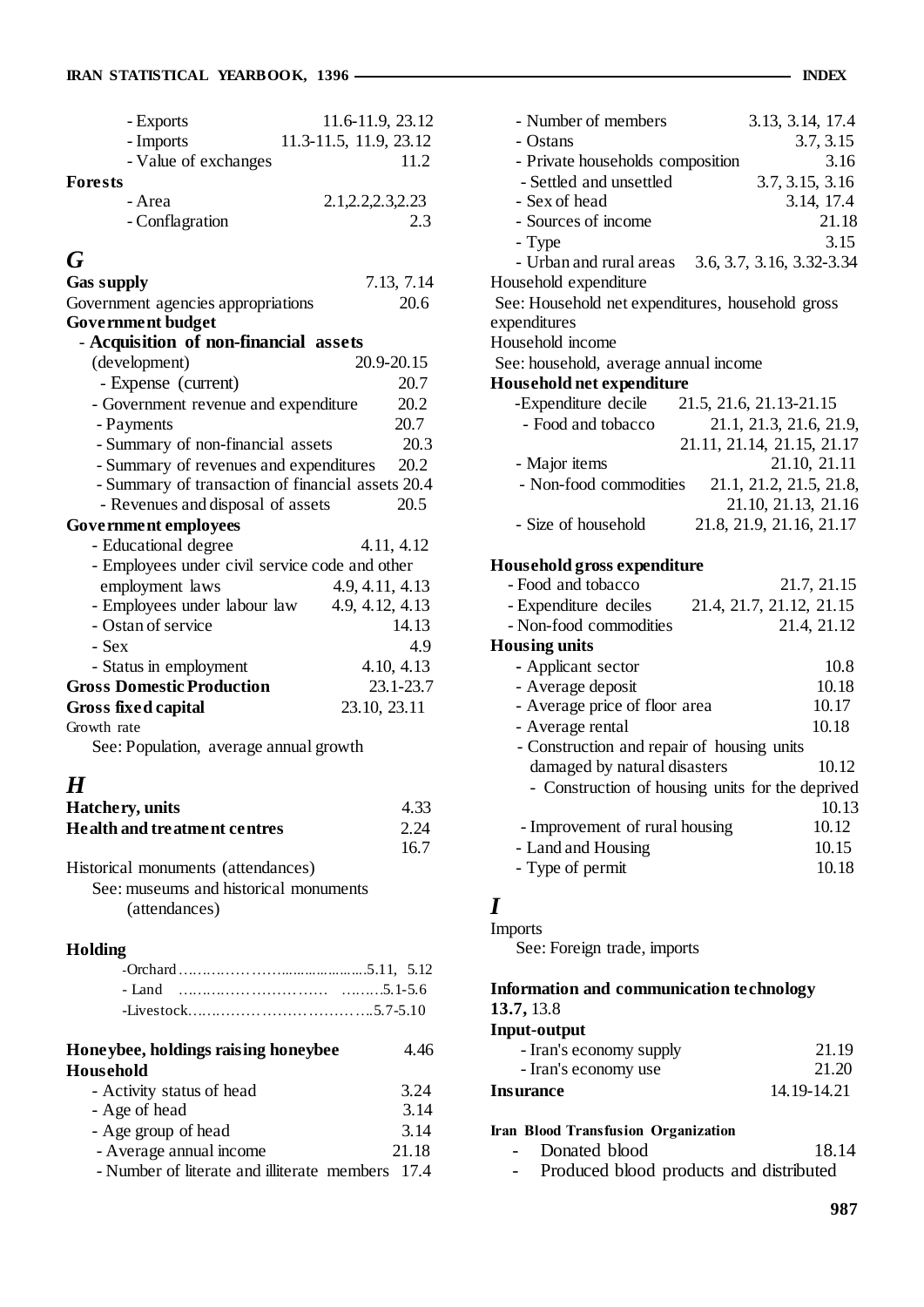|                                                  | 18.13                            |
|--------------------------------------------------|----------------------------------|
|                                                  |                                  |
| Iran Department of Environment                   |                                  |
| Number and area of protected zones               | 2.1                              |
| <b>Iran Health Insurance Organization</b>        |                                  |
| (beneficiaries)                                  | 16.28                            |
| <b>Iran Veterinary Organization</b>              |                                  |
| -Capacity of livestock slaughterhouse            | 18.20                            |
| -Centres for keeping and supplying livestock and |                                  |
| processing of raw livestock products             | 18.19                            |
| -Employed people in Governmental veterinary      |                                  |
| sector                                           | 18.15                            |
| -Livestock isolation centre                      | 18.20                            |
| -Employed people in n-governmental veterinary    |                                  |
| sector                                           | 18.16                            |
| -Number                                          | 18.4, 18.5, 18.10, 18.12, 18.16, |
|                                                  | 18.18-18.20                      |
| -Private veterinary medical centres              | 18.17                            |
| Irrigation and drainage, modern networks         |                                  |
|                                                  | 5.21,14-15                       |
| Islamic councils                                 |                                  |
| - Number of elected members                      | 25.11                            |
| - Ostans                                         | 25.10, 25.11                     |
| <b>Islamic Consultative Assembly</b>             |                                  |
| - Elections                                      | 25.4, 25.5                       |
| - Number of members                              | 25.6-25.9                        |
| <b>Islamic Consultative Assembly elections</b>   |                                  |
| - Electorates                                    | 25.4                             |
| - Voters                                         | 25.5                             |
| <b>Islamic Revolution Housing Foundation</b>     |                                  |
|                                                  | $10.12, 10.13+$                  |
|                                                  |                                  |
| L                                                |                                  |
| <b>Latitude of Ostans</b>                        | 1.2                              |
| Layer chicken, pullet farms                      | 5.15, 5.16                       |
|                                                  |                                  |
|                                                  |                                  |
| Length of borderlines                            | 1.1                              |
| Lepers                                           | 16.16                            |
| Liquefied gas, delivery                          | 7.16                             |
| <b>Liquidity</b>                                 | 14.9                             |
| <b>Literacy Movement</b>                         |                                  |
| See: Literacy Movement Organization              |                                  |
| <b>Literacy Movement Organization</b>            |                                  |
| - Adult learners                                 | 17.19                            |
| - Learners completed different courses           |                                  |
|                                                  | 17.20                            |
| Literate population                              |                                  |
| See: Population, literate                        |                                  |
| Literacy rate                                    |                                  |
| See: Population, literacy rate                   |                                  |
| <b>Livestock</b>                                 |                                  |
| - Livestock milked                               | 5.9                              |

### **INDEX** IRAN STATISTICAL YEARBOOK, 1396

| - Production of wool, hair and soft wool 5.10 |    |
|-----------------------------------------------|----|
|                                               |    |
| Livestock parasitic diseases                  |    |
| See: livestock, diseases                      |    |
| Livestock vaccination                         |    |
| See: Livestock, diseases                      |    |
| <b>Longitude of Ostans</b>                    | 12 |
|                                               |    |

# *M*

| Mail dispatched                                     | 13.13-13.16                    |
|-----------------------------------------------------|--------------------------------|
| <b>Main basins</b>                                  |                                |
| - Area and overland flow coefficient                | 1.14                           |
| - Estimated volume of overland flows                | 1.16                           |
| - Volume of precipitation                           | 1.15                           |
| Major occupation groups                             |                                |
| See: Employed population, major occupation groups   |                                |
| <b>Major economic sectors</b>                       | 23.1-23.4                      |
| <b>Major labour force indicators</b>                | 4.2                            |
| <b>Malaria</b>                                      | 16.12                          |
| <b>Manufacturing establishments</b>                 |                                |
| - Size of workers                                   | 8.8-8.23                       |
| - Compensation of wage and salary earners           |                                |
|                                                     | 8.13, 8.14                     |
| - Exploitation licenses issued                      | 8.3, 8.4                       |
| - Free zones                                        | 8.2, 8.4                       |
| - Indirect taxes and charges paid                   | 8.22                           |
| - Inputs value of manufacturing activities          | 8.18                           |
| - Investment                                        | 8.6, 8.15, 8.16                |
| - Licenses issued                                   | 8.1, 8.2                       |
| - Number                                            | 8.8-8.12                       |
| - Ostans                                            | 8.2, 8.4, 8.9, 8.12, 8.21      |
| - Outputs value of manufacturing activities         | 8.19                           |
| - Payments and receipts for non-industrial services |                                |
|                                                     | 8.23                           |
| - Type of industry                                  | 8.1, 8.3, 8.5, 8.6, 8.8, 8.11, |
| 8.14, 8.16, 8.18-8.20, 8.22, 8.23                   |                                |
| -Trade units                                        | 8.7                            |
| - Type of ownership                                 | 8.8, 8.9                       |
| - Employment rate                                   | 8.5                            |
| - Value added of manufacturing activities           |                                |
|                                                     | 8.20, 8.21                     |
| - Value of inventories                              | 8.17                           |
| - Workers                                           | 8.10-8.12                      |
| Manufacturing goods, production                     | 8.24                           |
| <b>Martyr and Devotees' Affairs Foundation</b>      |                                |
| - Janbazan                                          | 16.14, 16.16                   |
| - Martyr's household                                | 16.12-16.14                    |
| - Payments                                          | 16.16                          |
| - Pensioners                                        | 16.16, 16.26                   |
| - Services                                          | 16.10                          |
| <b>Medical Diagnosis Laboratories</b>               | 18.7                           |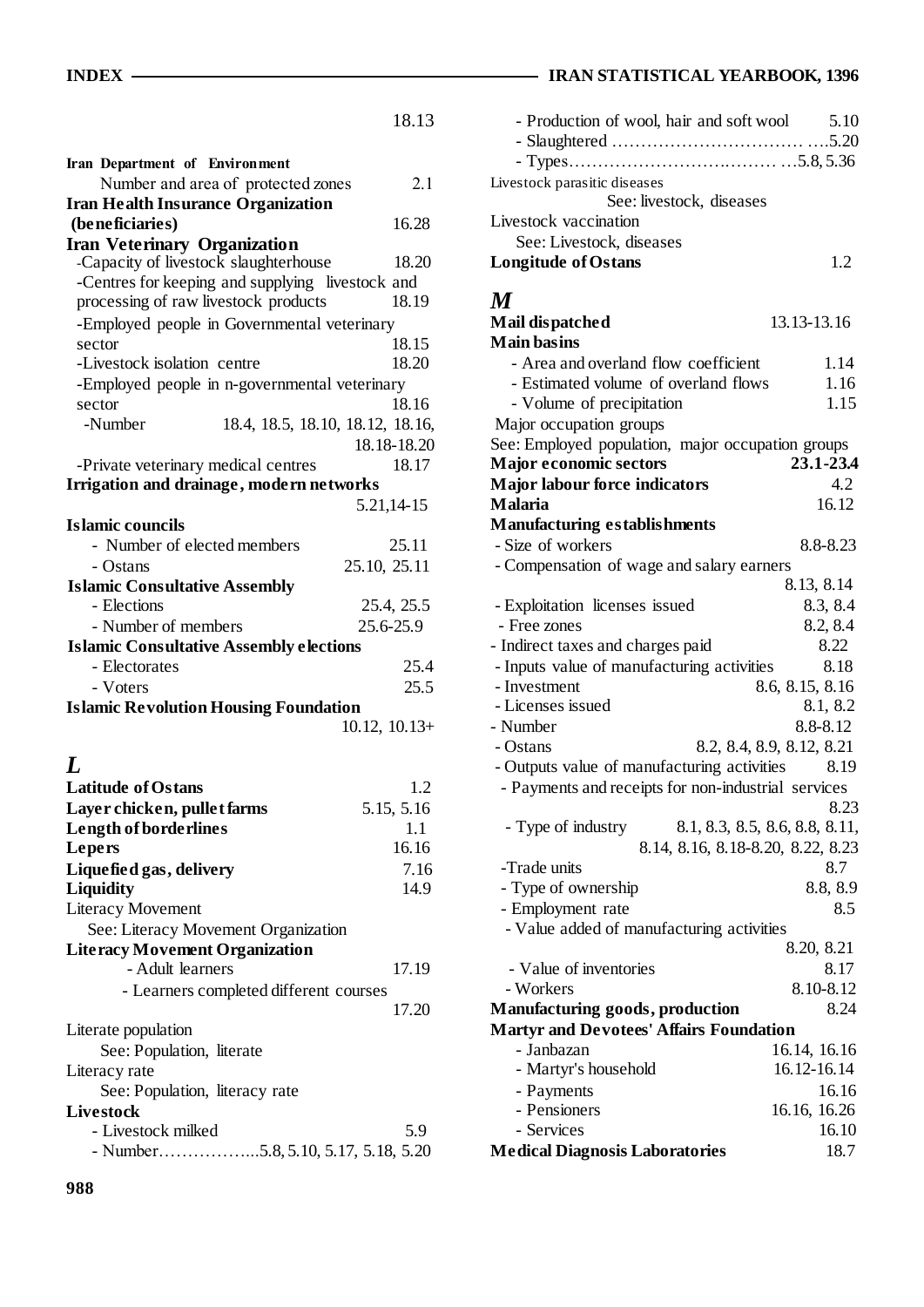| <b>Migrants</b>                                           |                  |
|-----------------------------------------------------------|------------------|
| - Age<br>3.3, 3.5, 3.14, 3.19, 3.23, 3.29, 3.31, 3.34     |                  |
| - Age group                                               | 3.3, 3.5, 3.27   |
| - Duration of stay                                        | 3.21             |
| - Ostan of residence                                      | 3.19-3.21        |
| - Place of previous residence                             | 3.19, 3.20       |
| - Reason for migration                                    | 3.19-3.21        |
| 3.2, 3.4, 3.5, 3.6, 3.8, 3.9-3.14, 3.16, 3.17,<br>$-$ Sex |                  |
| 3.19, 3.22, 3.25-3.27                                     |                  |
| Milk, production                                          | 5.27             |
| <b>Minerals</b>                                           |                  |
| - Production                                              | 6.3              |
| - Value of products                                       | 6.4              |
| <b>Mines</b>                                              |                  |
|                                                           | 6.1, 6.2         |
| - Employed persons                                        |                  |
| - Compensation of employees                               | 6.1, 6.2         |
| - Investment                                              | 6.7, 6.8         |
| - Number                                                  | 6.1, 6.2         |
| - Type of management                                      | 6.1, 6.2         |
| - Value added                                             | 6.5,6.6          |
| - Value of input and output                               | 6.5, 6.6         |
| - Value of products                                       | 6.1, 6.2         |
| <b>Ministry of Culture and Islamic Guidance</b>           |                  |
| (Public libraries)                                        | 15.19            |
| <b>Ministry of Energy</b>                                 |                  |
| - Institutions affiliated                                 | 9.8, 9.14        |
| - Power plants affiliated                                 | 9.9-9.11, 9.13   |
| <b>Ministry of Health and Medical Education</b>           |                  |
| - Clinic                                                  | 18.11            |
| - Emergency medical services stations                     |                  |
| 18.12                                                     |                  |
| - Employed population                                     | 18.1             |
| - Fixed bed                                               | 18.4             |
|                                                           |                  |
|                                                           |                  |
| - Health centre                                           | 18.11            |
| - Operating bed                                           | 18.5             |
| - Paramedics                                              | 18.3             |
| - Physicians                                              | 18.2             |
| - Polyclinics                                             | 18.11            |
| <b>Ministry of Youth Affairs and Sport</b>                |                  |
| - Sport places (uncovered-covered)                        | 19.28            |
| - Sport places (public-private-)                          | 19.29            |
| - Organized athletes                                      | 19.30, 19.31     |
| <b>Ministry of Communications and Information</b>         |                  |
| <b>Technology</b>                                         |                  |
| -Fixed telephone                                          | 13.1, 13.5       |
| - Infrastructure                                          | 13.11            |
| - Internet                                                | 13.8-13.10       |
| - Mobile phone                                            | 13.2-13.7, 13.12 |
| - Operator                                                | 13.2, 13.4       |
| - Radio stations and transmitters                         | 13.17            |
| Modern cattle farms                                       |                  |
| - Milk and manure produced                                | 5.19<br>5.17     |

| - Number of cows and calves             | 5.18        |
|-----------------------------------------|-------------|
| - Type of activity                      | 5.17        |
| Motorcycles                             |             |
| See: Motor vehicles (registered)        |             |
| Motor vehicles (registered)             | 12.5        |
| <b>Museums and historical monuments</b> |             |
| (attendance)                            | 19.20-19.22 |

# *N*

| <b>National accounts</b>                      |           |
|-----------------------------------------------|-----------|
| - Exports and imports                         | 23.12     |
| - Generation of income account                | 23.16     |
| - Goods and services account                  | 23.14     |
| - Production account                          | 23.15     |
| National Library of the I.R.I.                | 19.16     |
| <b>National Petrochemical Company</b>         |           |
| - Domestic sales                              | 7.18      |
| - Exports                                     | 7.19      |
| - Production                                  | 7.17      |
| - Main categories of products                 | 7.17-7.19 |
| Natural gas                                   |           |
| - Consumers                                   | 7.15      |
| - Consumption                                 | 7.12      |
| - Marketed production (OPEC member countries) |           |
|                                               | 24.14     |
| - Marketed production (world regions)         | 24.13     |
| - Natural gas reserves (world regions)        | 24.12     |
| - Types of extensions                         | 7.15      |
| Notary publics and land registration offices  |           |
| (Transaction registered)                      | 11.10     |

## *O*

| Oil, products                               |                      |
|---------------------------------------------|----------------------|
| See: Oil products                           |                      |
| Oil products                                |                      |
| - Consumption                               | 7.6, 7.7, 7.12       |
| - Consumption (OPEC member countries) 24.11 |                      |
| - Direct exports                            | 7.3                  |
| - Exports (OPEC member countries)           | 24.9,24.10           |
| - Imports                                   | 7.8                  |
| - Production                                | 7.4, 7.5, 7.10, 7.11 |
| - Transportation                            | 7 Q                  |
|                                             |                      |

### *P*

| Pesticides, amount sold                        | 2.8   |
|------------------------------------------------|-------|
| <b>Pharmacies</b>                              | 18.10 |
| <b>Physicians</b>                              |       |
| See: Ministry of Health and Medical Education- |       |
| physicians                                     |       |
| Paramedics                                     |       |
| See: Ministry of Health and Medical Education- |       |
| paramedics                                     |       |
| <b>Pilgrims</b>                                | 19.24 |
|                                                |       |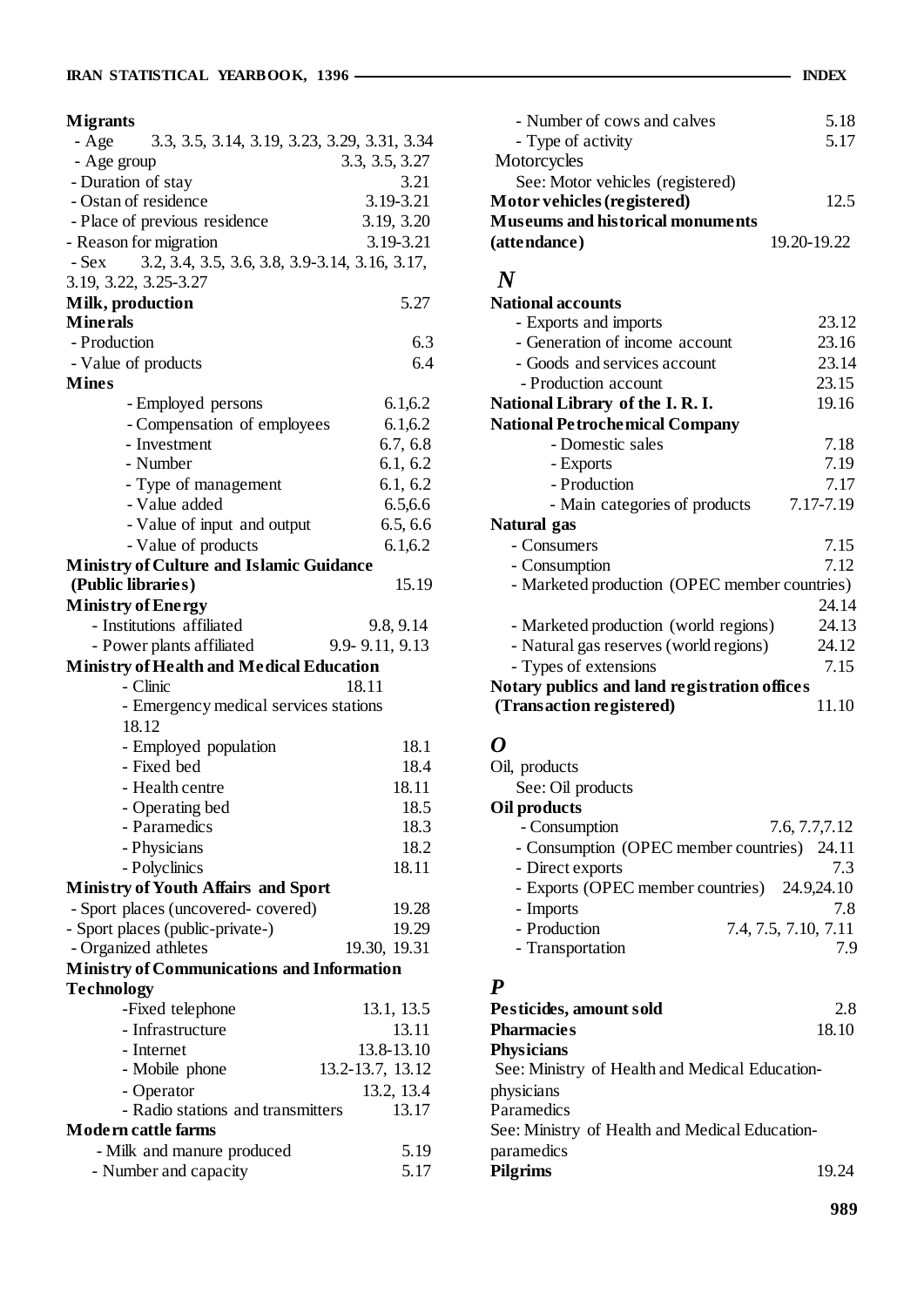| <b>Pilgrims of Rahian-e-Noor</b><br>Police of I. R. of Iran | 19.25                    |
|-------------------------------------------------------------|--------------------------|
| - Arrestees                                                 | 15.3                     |
| - Committing suicide                                        | 15.2                     |
| - Narcotics disclosed                                       | 15.5-15.7                |
| Psychedelic drugs disclosed                                 | 15.5, 15.7,              |
| 15.8                                                        |                          |
| Pollutant and greenhouse gases (emission)                   |                          |
| Sector                                                      | $2.9 - 2.15$             |
| Type of pollutant                                           | 2.9-2.15                 |
| <b>Population</b>                                           |                          |
| - Activity status                                           | 4.1                      |
| - Age                                                       | 3.3, 3.4                 |
| - Age groups                                                | 3.3, 3.5, 3.30           |
| - Average annual growth                                     | 3.1                      |
| - Average age at first marriage                             | 3.34                     |
| - Cities                                                    | 3.10                     |
| - Citizenship                                               | $3.25 - 3.27$            |
| - Estimate                                                  | 3.2                      |
| - Literacy rate                                             | 17.3                     |
| - Literate people                                           | 17.1-17.4                |
| - Marital status                                            | 3.31                     |
| - Mean age                                                  | 3.32                     |
| - Median age                                                | 3.33                     |
| - Ostans<br>$3.7 - 3.9$ , $3.18$ , $3.21$ , $3.24$ , $3.25$ |                          |
| - Place of birth                                            | 3.24                     |
| - Religion                                                  | 3.17, 3.18               |
| - Settled and unsettled                                     | 3.4, 3.7, 3.8            |
| - Sex 3.4, 3.8, 3.9, 3.17, 3.19, 3.25, 3.2, 3.26, .3.4      |                          |
| - Size class of villages                                    | 3.12                     |
| - Size class of cities                                      | 3.11                     |
| - Type of household                                         | 3.9                      |
| - Urban and rural areas                                     | 3.4, 3.7, 3.8, 3.34      |
| Post                                                        |                          |
| - Postal units                                              | 13.13                    |
| Power plants                                                |                          |
| See: Ministry of Energy, power plants affiliated            |                          |
| Presidency                                                  |                          |
| - Rounds                                                    | 25.1                     |
| - Elections                                                 | $25.2 - 25.5$            |
| <b>Presidential election</b>                                |                          |
| - Electorates                                               | 25.2                     |
| - Voters                                                    | 25.3                     |
| <b>Press</b>                                                | 19.13, 19.14             |
| <b>Price index</b>                                          |                          |
| - Consumer goods and services (rural) 22.4-22.6             |                          |
| - Consumer goods and services (urban) 22.1-22.3             |                          |
| - Exported goods                                            | 22.9, 22.10              |
| - Producers                                                 | 22.7, 22.8, 22.11, 22.12 |
| Establishment offering Primary health care                  | 18.6                     |
| <b>Private sector investment (construction)</b> 10.11       |                          |
| <b>Public accommodations</b>                                | 10.23-10.26              |
| Public libraries                                            |                          |
| 990                                                         |                          |

# **INDEX** IRAN STATISTICAL YEARBOOK, 1396

| See: Ministry of Culture and Islamic Guidance<br>Public prosecutor's office<br>See: Courts |                  |
|--------------------------------------------------------------------------------------------|------------------|
| Pullet, chicken farms                                                                      | 4.37             |
| $\boldsymbol{R}$                                                                           |                  |
| <b>Radio (stations and transmitters)</b>                                                   | 19.1, 19.3, 19.5 |
| Radio (programmes)                                                                         | 19.1, 19.3, 19.5 |
| Radio programmes                                                                           |                  |
| See: Radio (programmes)                                                                    |                  |
| <b>Railway</b>                                                                             | $12.1 - 12.3$    |
| Ranges                                                                                     |                  |
| - Area                                                                                     | 2.2              |
| - Conflagration                                                                            | 2.3              |
| - Improvement and rehabilitation                                                           | 2.6              |
| Red meat, production                                                                       | 5.27             |
| Red Crescent Society of the I.R. of Iran                                                   |                  |
| - Trainees                                                                                 | 16.19            |
| - Volunteers and aid workers                                                               | 16.18            |
|                                                                                            |                  |
| <b>Regional Power Companies</b><br>- Capacity of installed generators                      | 9.9, 9.10        |
| - Coincidental and non-coincidental loads                                                  | 9.15             |
|                                                                                            | 9.19             |
| - Sale and type of use                                                                     | 9.20             |
| - Villages and rural households                                                            |                  |
| <b>Regional water organization</b>                                                         | 9.2, 9.3, 9.12   |
| <b>Registered births</b>                                                                   | 3.28, 3.29       |
| <b>Registered death</b>                                                                    | 3.26, 3.27       |
| <b>Registered divorces</b>                                                                 | 3.28-3.30        |
| <b>Registered marriages</b>                                                                | 3.31             |
| <b>Rehabilitation, centres</b>                                                             | 18.8             |
| Rehabilitation centres                                                                     |                  |
| See: rehabilitation, centres                                                               |                  |
| Repair of motor vehicles                                                                   |                  |
| See: establishments, repair of motor vehicles                                              |                  |
| Repair of personal and household goods                                                     |                  |
| See: establishments, repair of personal and                                                |                  |
| household goods                                                                            |                  |
| <b>Reservoir dams</b>                                                                      | 9.3              |
| Retail trade                                                                               |                  |
| See: establishments and retail trade                                                       |                  |
| Rice, paddy                                                                                | 4.13             |
| <b>Roads</b>                                                                               | 12.4             |
| <b>Robbery</b>                                                                             | 15.3             |
| $\boldsymbol{S}$                                                                           |                  |
| <b>Sapling production</b>                                                                  | 5.31             |
| Se wage                                                                                    |                  |
| Customers                                                                                  | 2.18             |
| Extension                                                                                  | 2.16             |
| Length of collection network                                                               | 2.21             |
| Population under coverage                                                                  | 2.19             |
| Volume                                                                                     | 2.20             |
|                                                                                            |                  |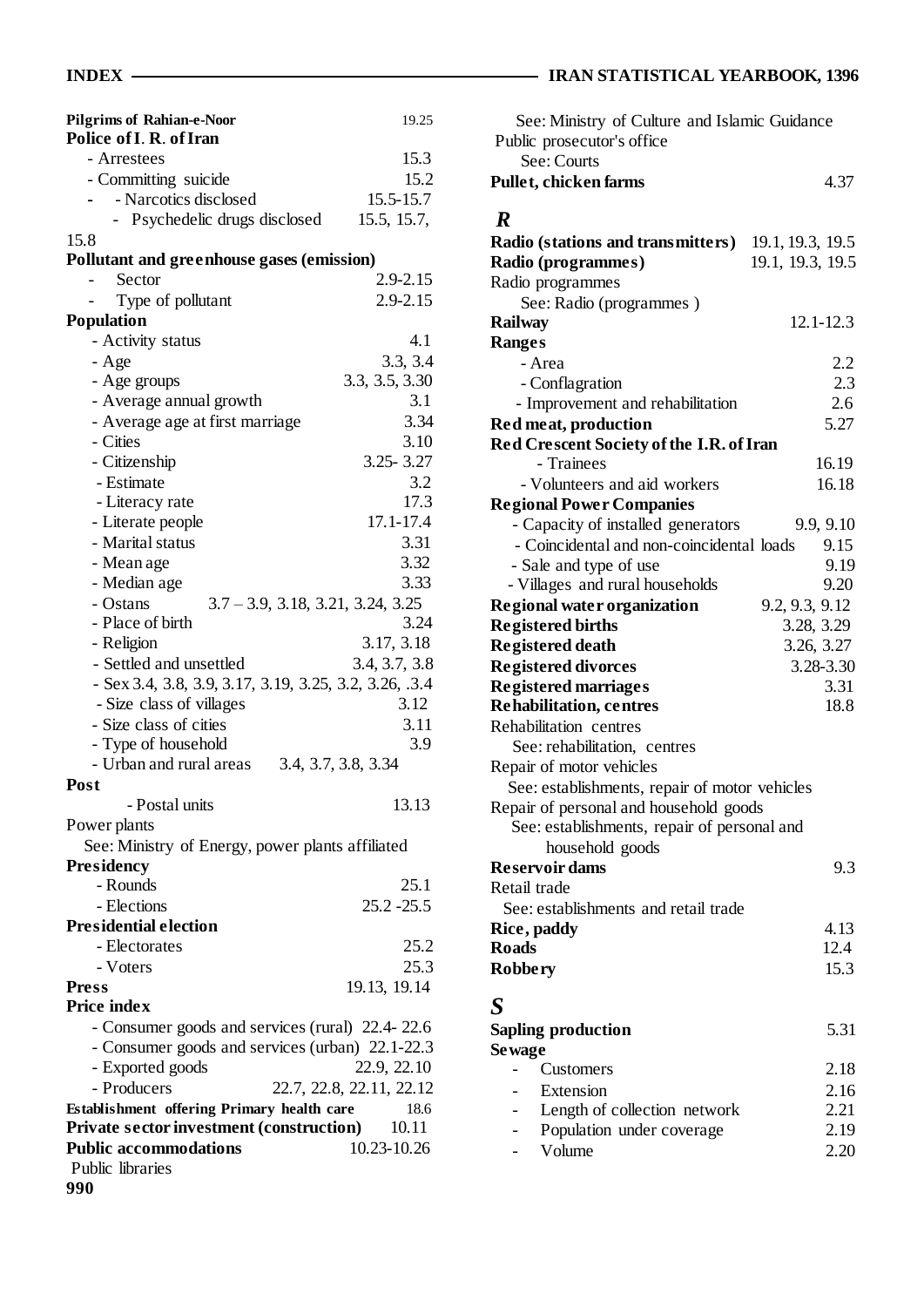| Wastewater treatment plant                     | 2.17, 2.22          |
|------------------------------------------------|---------------------|
| <b>Shipping (companies)</b>                    |                     |
| - Cargo transportation                         | 12.13               |
| - Transported passengers and cargo             | 12.14               |
| <b>Ships</b>                                   |                     |
| - Entered the ports                            | 12.10               |
| - Number and capacity                          | 12.9                |
| <b>Slaughterhouses</b>                         | 5.20                |
| <b>Social Security Organization</b>            |                     |
| - Cash aids                                    | 16.25               |
| - Compensations paid                           | 16.25               |
| - Establishments covered                       | 16.20               |
| - Health centres owned and contracted          | 16.27               |
| 16.22-16.25, 16.28, 16.29<br>- Insured persons |                     |
| - Payments                                     | 16.26               |
| - Pensioners                                   | 16.16, 16.26        |
| -Type of insurance                             | 16.22, 16.23        |
| Specialized banks                              |                     |
| See: banks                                     |                     |
| <b>Stage music performance</b>                 | 19.9                |
| <b>State Retirement Organization</b>           |                     |
| - Pensioners<br>16.30-16.31, 16.32, 16.34,     |                     |
| 16.35, 16.36                                   |                     |
| - Retirees                                     | 16.30-16.31-16.36   |
| <b>State Welfare Organization</b>              |                     |
| - Aid recipients                               | 16.10               |
| - Non-government centres under the supervision |                     |
| of the Organization                            | 16.1, 16.4          |
| - Number of units                              | $16.1 - 16.4$       |
| - Service recipients                           | 16.1-16.4           |
| <b>Stock exchange</b>                          |                     |
| - Corporations accepted                        | 14.24, 14.25        |
| - Industries                                   | 14.23-14.25         |
| - Transactions                                 | 14.22, 14.24, 14.25 |
| <b>Storages</b>                                | 12.22-12.27         |
| <b>Students</b>                                |                     |
| - Educational levels                           | 17.5-17.13          |
| - Adult educational courses                    | 17.15, 17.16        |
| - Fields of study                              | 17.13, 17.18        |
| - Graduates                                    | 17.18               |
| - Iranian schools abroad                       | 17.14               |
| - Special education                            | 17.7, 17.8          |
| - Students completed school years              | 17.17               |
| <b>Suicide</b>                                 | 15.8, 15.9          |
| <b>Supply and demand</b>                       | 23.13               |
| Sweet gas, production                          | 7.11                |
| $\bm{T}$                                       |                     |

### **Teacher training, course** - Institutes 15.29 - Staff 15.28

| - Students                                                 |  |  | 15.29 |
|------------------------------------------------------------|--|--|-------|
| <b>Teaching staff</b> 17.5, 17.6, 17.8, 17.10-17.12, 17.14 |  |  |       |

|                                                       | 15.32-15.33  |
|-------------------------------------------------------|--------------|
| <b>Technical and Vocational Training Organization</b> |              |
| - Instructors (permanent and contractual)             | 17.33        |
| - Permanent centres                                   | 17.33        |
| - Persons completed courses                           | 17.34        |
| Tehran banking checks' clearing house                 | 14.15        |
| <b>Television (programmes)</b> 19.2, 19.4, 19.6, 19.7 |              |
| Television programmes                                 |              |
| See: Television (programmes)                          |              |
| Trips and passengers transported                      | 12.6, 12.7   |
| <b>Total country budget</b>                           | 20.1         |
| <b>Tourists</b>                                       | 19.26, 19.27 |
| $\bm{I}$                                              |              |
| <b>Unemployed population</b>                          | 4.1, 4.8     |
| Unemployment, rate                                    | $4.2 - 4.4$  |
| Underemployment, share                                | 4.2          |

# **Universities and higher education institutes**

- Broad fields of study 17.23,17.26 and

| 17.29 |                            |              |
|-------|----------------------------|--------------|
|       | - Broad field of education | 17.34        |
|       | - Graduates                | 17.29-17.31  |
|       | - Students                 | 17.26, 17.28 |
|       | - Students enrolled        | 17.23-17.25  |
|       | - Teaching staff           | 17.21, 17.22 |

### *V*

| <b>Vessels</b>                                    |       |
|---------------------------------------------------|-------|
| -Weight of loaded cargo                           | 12.12 |
| -Weight of unloaded cargo                         | 12.11 |
| - Fishing                                         | 5.37  |
| Villages electrified                              |       |
| See: regional power companies, villages and rural |       |
| households                                        |       |

#### **Villagers and nomads social insurance fund**

- Insured households 16.22, 16.23, 16.24, 16.28, 16.29

## *W*

| Water                            |                |
|----------------------------------|----------------|
| - Capacity of reservoirs         | 9.4, 9.7       |
| - Length of the network          |                |
| for water distribution           | 9.4, 9.7, 9.22 |
| - Number of extensions           | 9.5, 9.6       |
| - Production                     | 9.5, 9.6       |
| - Sales                          | 9.5, 9.6, 9-19 |
| - Supply capacity                | 9.5, 9.6, 9-19 |
| - Underground resources capacity | 9.1, 9.2       |
| Water and sewage companies       | $9.4 - 9.7$    |
| Weight of freight carried        | 12.8           |
| <b>Watershed (activities)</b>    | 5.32           |
| Wheat                            | 12.27          |
| Wheat silos                      | 12.27          |
| Wholesale                        |                |
|                                  |                |